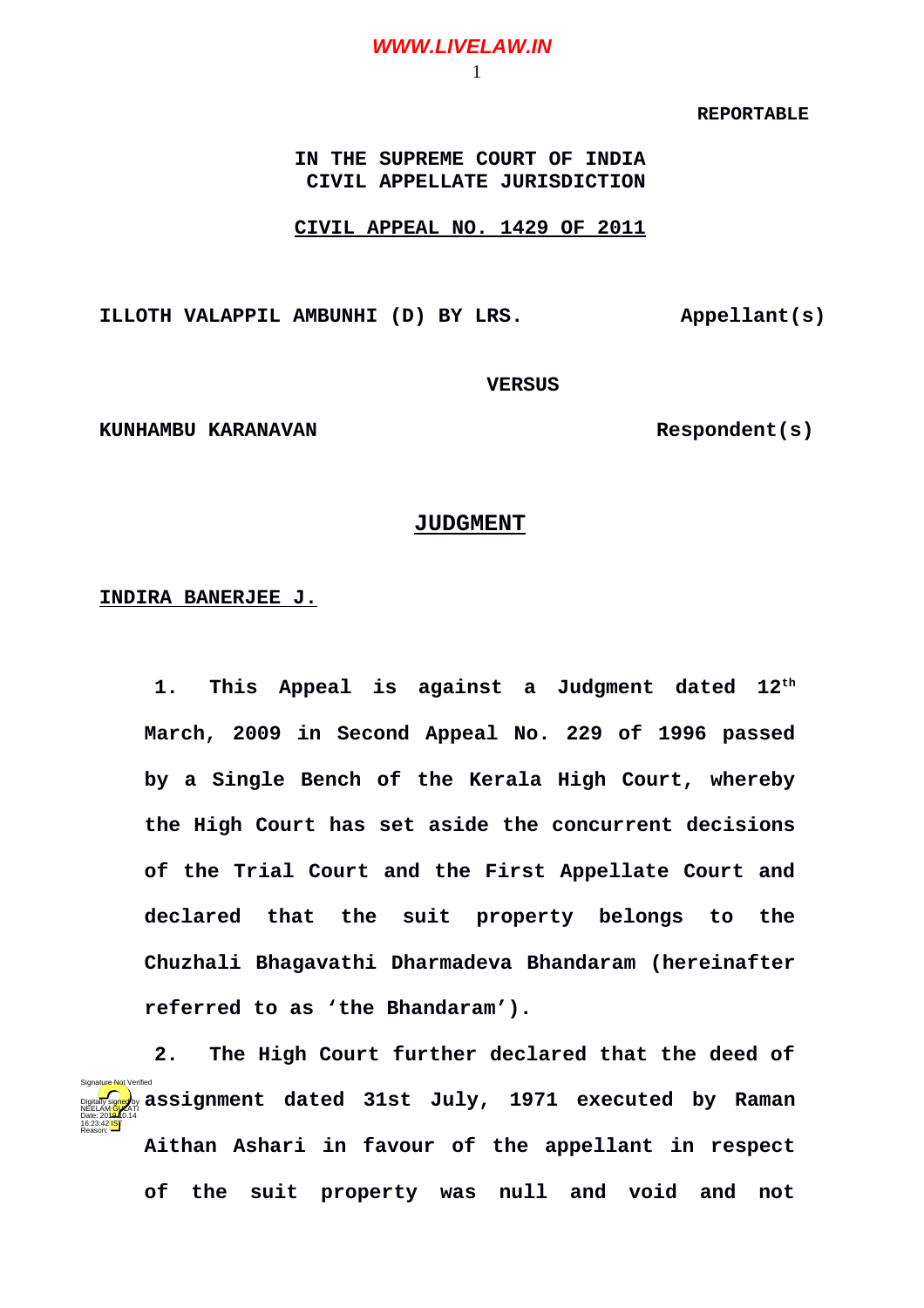$\mathcal{D}$ 

**binding on the respondents and allowed the respondents to recover possession of the suit property for and on behalf of the the Bhandaram.**

**3. The facts giving rise to this Appeal are very briefly enumerated hereinafter:**

**Raman Aithan Ashari, hereinafter referred to as Raman, executed a deed of gift of the said property in favour of the Bhandaram. According to the appellants, though the deed of gift stated that possession had been delivered, there was no evidence of acceptance of the gift or of the Bhandaram being in possession. No presumption of acceptance of the gift could arise on the basis of the recital of delivery of possession in the deed of gift as the donee was only an inanimate body and there was no evidence of any person accepting the gift or entering into possession on its behalf.**

**4. The appellants contend that the gift did not take effect and Raman continued in possession, paying rent and revenue for the property in his name. He later cancelled the gift by a deed of cancellation dated 15th July, 1971 and sold the property to the original appellant on 31st July, 1971. The original appellant was given possession thereafter and he made**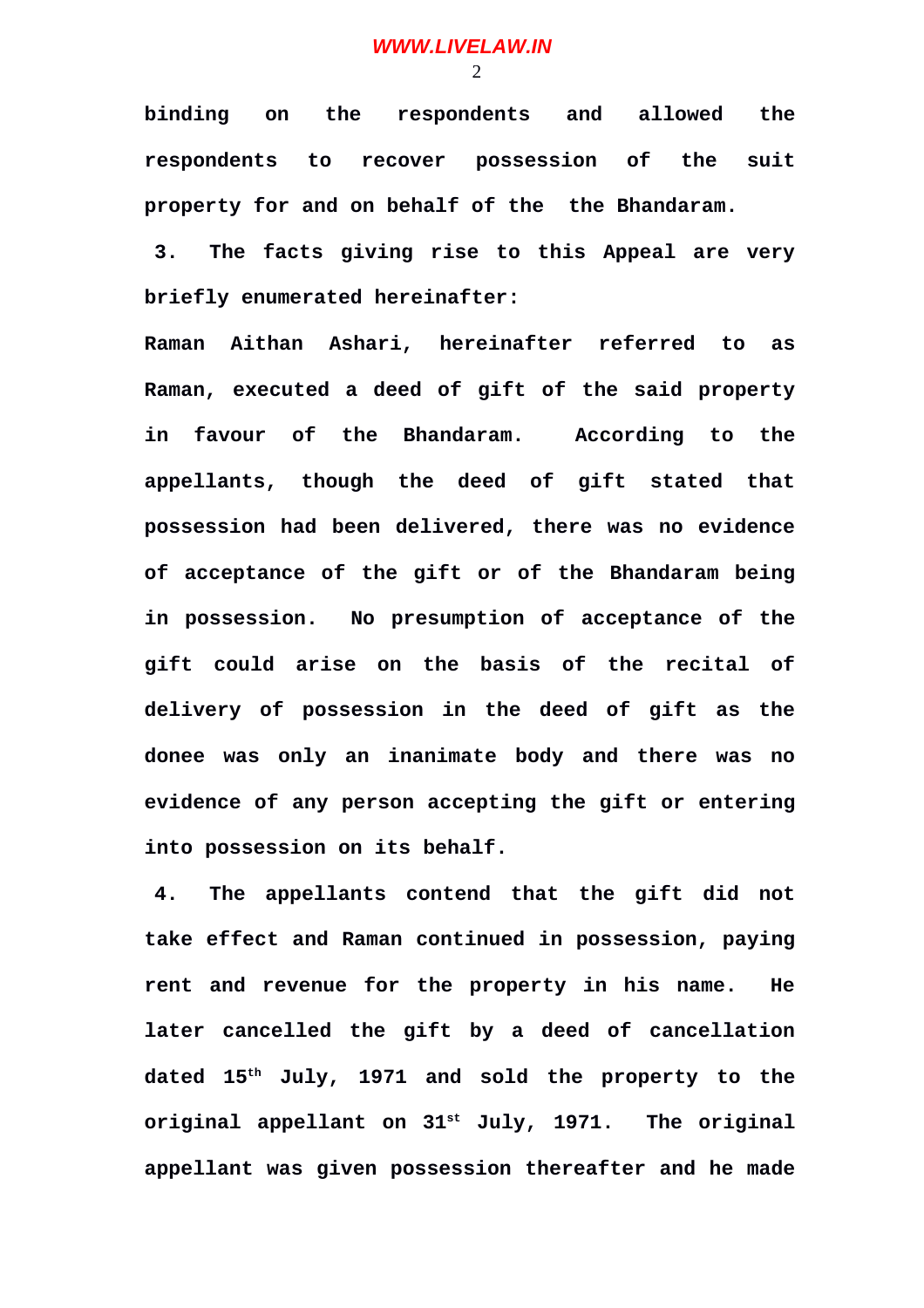**improvements to the suit property.** 

**5. According to the appellants, on or about 7th December, 1981, long after the original appellant had purchased the suit property, the respondents being the family members of Raman, and members of Kizhakke Veethil Tarwad filed the instant suit for declaration that the Deed of Cancellation and the deed of transfer were invalid, null and void.**

**6. It was the case of the respondents that they were owners of the Bhandaram which had come to own the suit property by virtue of the deed of gift. Upon execution of the deed of gift Raman had divested himself of title to the suit property and hence was incompetent to execute any further deed, transferring the suit property to the appellants herein and/or their predecessor in interest being the original appellant.** 

**7. The appellants contend that the appellants are bonafide purchasers for value. They resisted the suit contending that the gift had not taken effect, as the same had not been accepted, and therefore Raman was perfectly justified in cancelling the gift and selling the property to the appellant.** 

**8. On behalf of the appellants, it is argued that**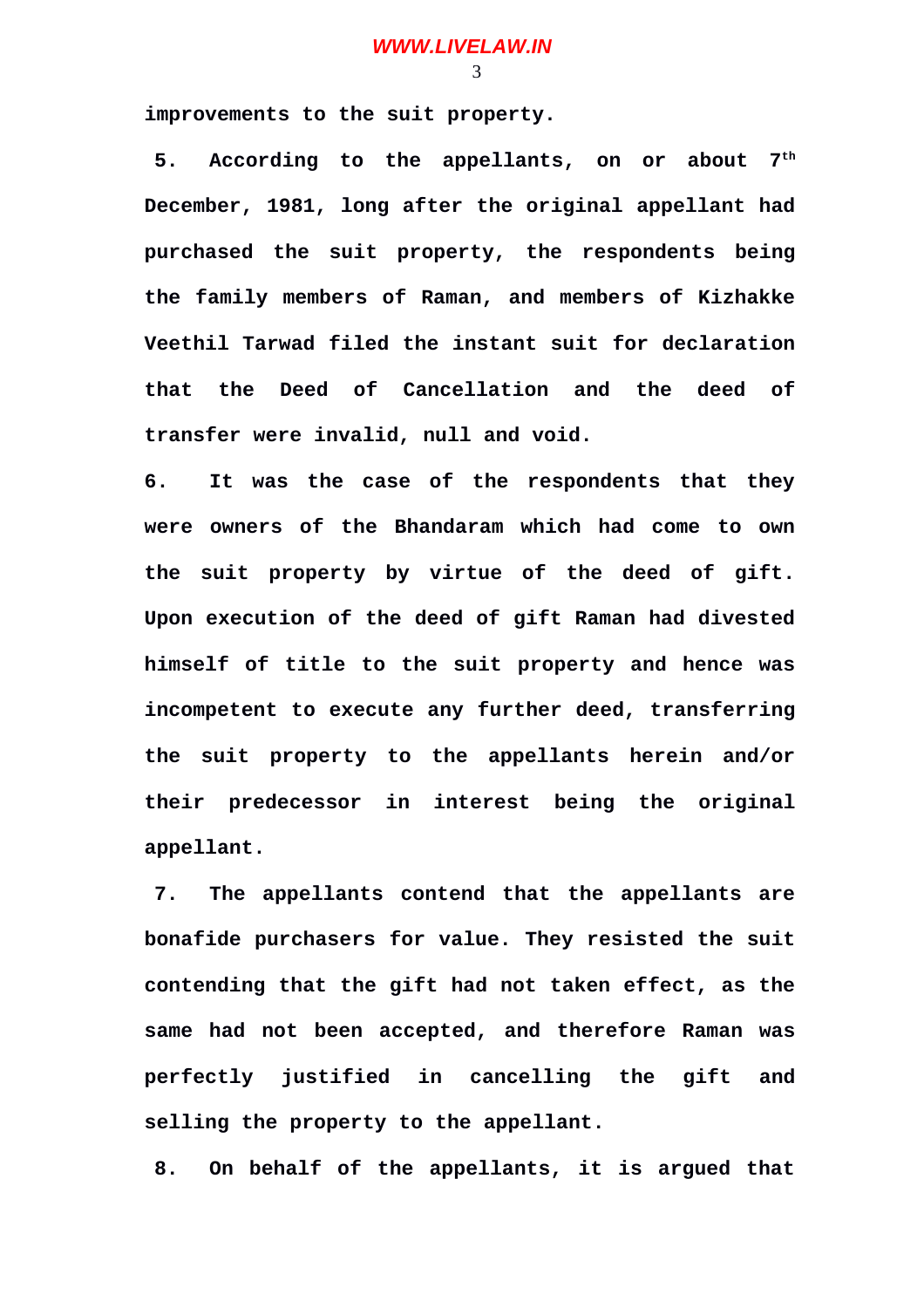**the Trial Court went into detailed analysis of the evidence, and came to the conclusion that the gift executed by Raman had not taken effect, as it had not been accepted. Accordingly the deed of cancellation as well as the sale to the appellant were held to be valid and the suit was dismissed. The findings of the Trial Court were affirmed by the First Appellate Court.** 

**9. It is true, as rightly argued by learned senior counsel appearing on behalf of the appellant, that the High Court does not, in Second Appeal, embark upon re-analysis of evidence and interfere with the concurrent findings of facts. It is well settled that the condition precedent for interference under Section 100 of the CPC is the existence of a substantial question of law.**

**10. What constitutes substantial question of law has been settled by innumerable decisions of this Court. Reference may be made to the Constitution Bench decision in** *Sir Chunilal V. Mehta and Sons* **VS.** *The Century Spinning and Manufacturing Co. Ltd.* **Reported in AIR 1962 SC 1314.** 

**11. In Chunilal (***Supra)***, a Constitution Bench of this Court held that the proper test for determining**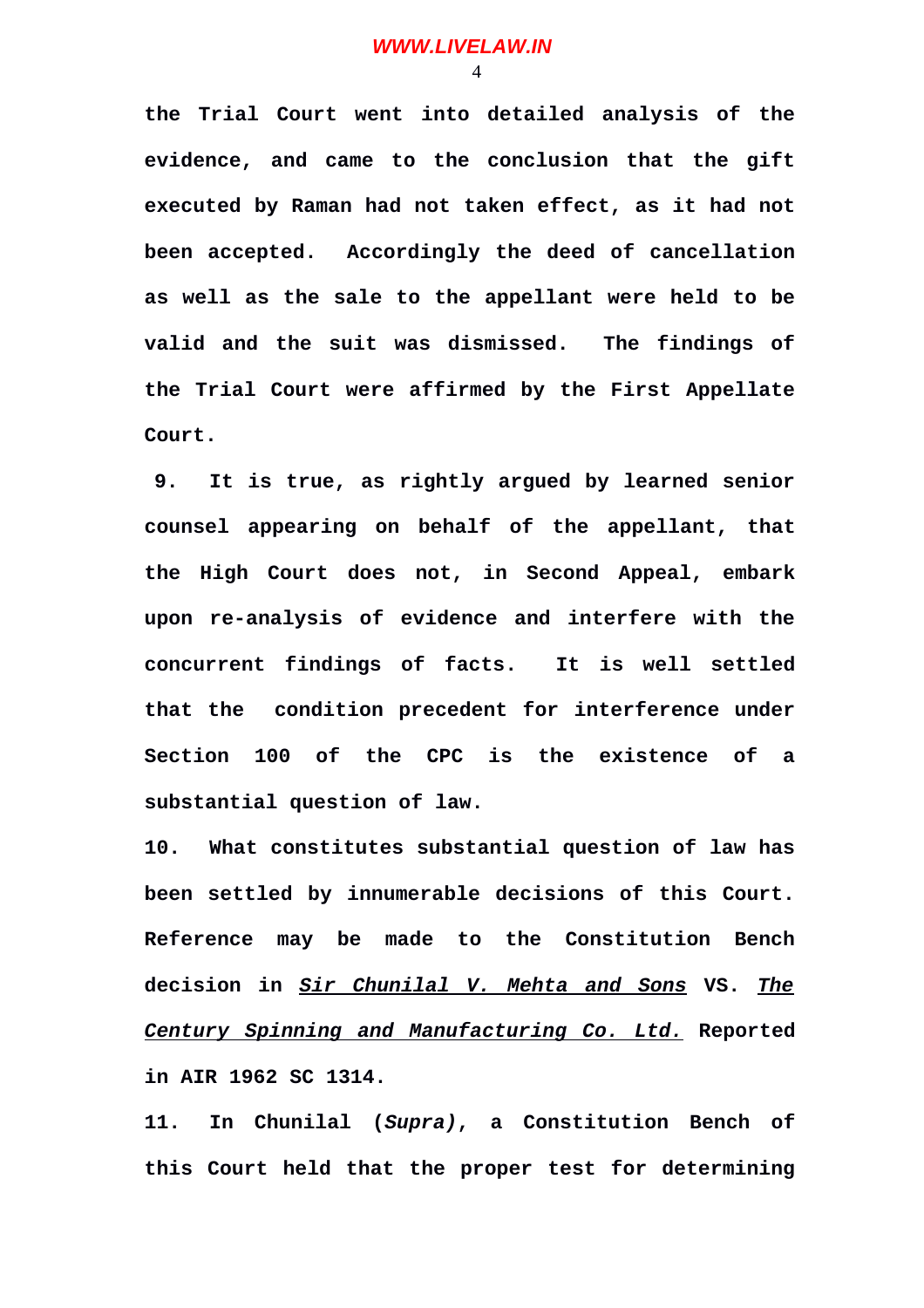**whether a question of law raised in the case is substantial would be, whether it is of general public importance or whether it directly and substantially affects the rights of the parties, and if so, whether it is an open question in the sense that it has not finally been settled by this Court or the Privy Council or the Federal Court, or is not free from difficulty, or calls for discussion of alternative views. If the question is settled by the highest Court, or the general principle to be applied in determining the question are well settled and there is mere question of applying those principles, or that the plea raised is palpably absurd, the question would not be a substantial question of law. In the aforesaid case, the construction of the Managing agency agreement was not only found to be a question of law, but also neither simple, nor free from doubt and accordingly the High Court was held to be in error in refusing to grant the appellant a certificate that the appeal involved a substantial question of law.**

**12. Learned senior counsel appearing for the Respondent has cited a very recent judgment of this Court in** *Gurnam Singh (D) by LRs. and Other* **vs.** *Lehna*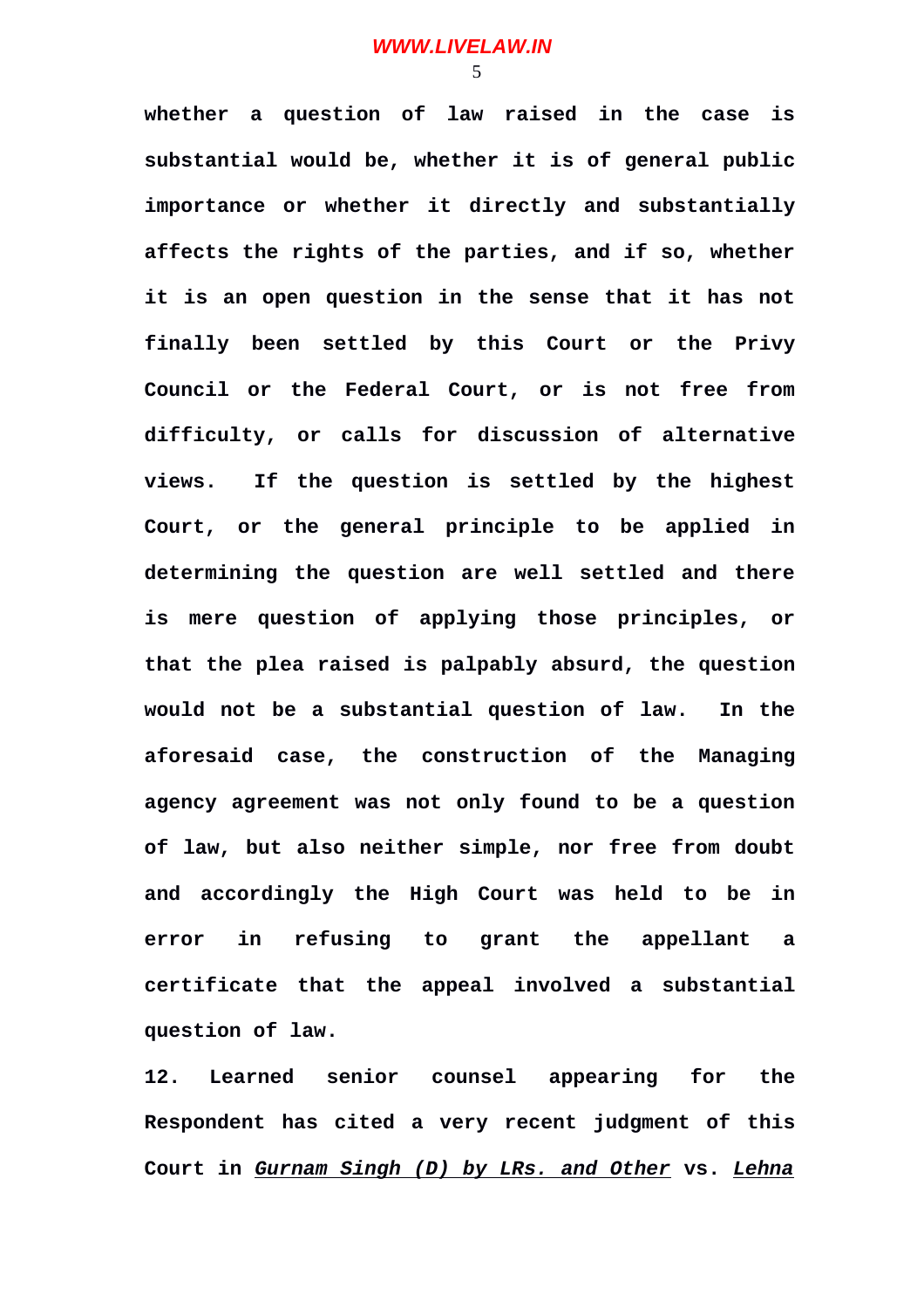*Singh (D) by LRs***. reported in 2019(7) SCC 641, where this Court re-affirmed that the jurisdiction of the High Court to entertain a Second Appeal under Section 100 of the CPC after the 1976 amendment is confined to a substantial question of law. Thus existence of a "substantial question of law" is a** *sine qua non* **for the exercise of jurisdiction under Section 100 of the CPC.** 

**13. In Gurnam Singh's case (***supra***) this Court held that in a Second Appeal under Section 100 of the CPC, the High Court cannot substitute its own opinion for that of the First Appellate Court, unless it finds that the conclusions drawn by the Court were erroneous being :**

**(1.) contrary to the mandatory provisions of the applicable law; or**

**(2) contrary to the law as pronounced by this Court; or**

**(3) based on inadmissible evidence or no evidence.**

**14. It is now well settled that perversity in arriving at a factual finding gives rise to a substantial question of law, attracting intervention of the High Court under Section 100 of the CPC.**

**15. Learned senior counsel appearing for the appellants referred to the substantial questions of**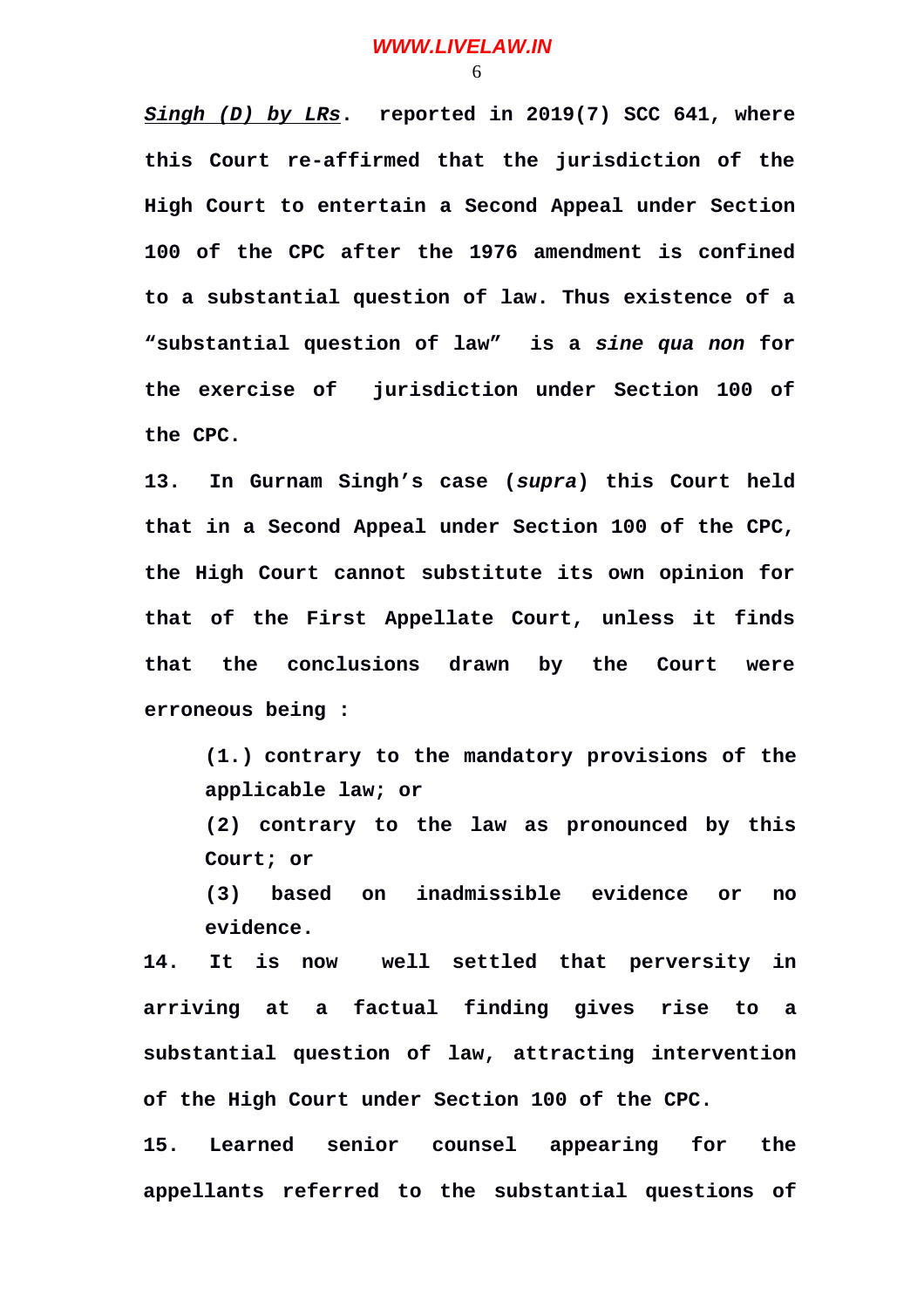**law framed by the High Court, and in particular, the first question which reads as under:**

> **Whether Exh. A1 -gift deed having been accepted on behalf of the donee could be revoked by the donor unilaterally?**

**16. Counsel submitted that the questions have been framed on the patently erroneous premises that the gift had been accepted, on behalf of the donee when, in fact, both the Trial Court and the Appellate Court had concurred in their finding that the gift had never been accepted.**

**17. The other questions, i.e. whether the cancellation deed being Ex.P11 was contrary to the provisions of Section 126 of the Transfer of Property Act, 1882, or whether the relief of declaration in respect of the documents being Exh. P11 was barred by limitation, or whether the appellant had perfected title under Section 27 of the Limitation Act, cannot be said to be substantial questions of law, but are questions of fact, as argued by Counsel.**

**18. The first question may not have properly been framed. Perhaps the question should have readwhether the finding of the Trial Court with regard to non acceptance of the deed of gift, confirmed in**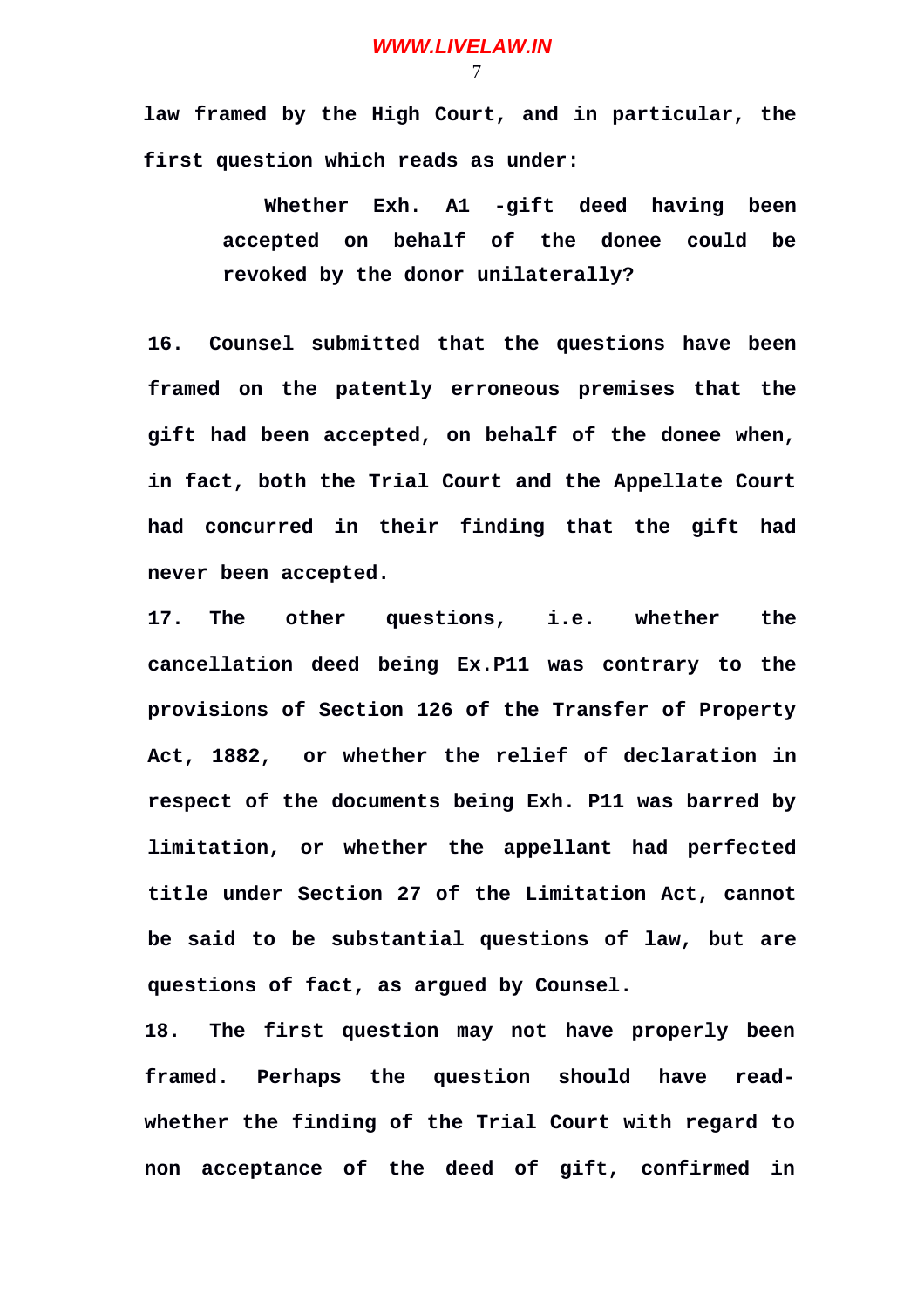**appeal, was vitiated by perversity and if it was so vitiated, whether the unilateral revocation of the deed, by the donor, can be sustained in law.** 

**19. A careful reading of the judgment of the High Court under Appeal makes it absolutely clear that those are the questions which have, in effect and substance, been addressed. In our view, a mere error in framing a question of law would not render a judgment in Second Appeal liable to be set aside, if it is found that a substantial question of law existed and such substantial question of law has in fact been answered by the High Court as in this case. 20. The High Court rightly took note of the recital of the deed of gift which showed delivery of possession to the donee. The recital of the deed gift is as under:**

**"As described above, I hereby give possession of the under mentioned properties as gift for the expenses of the aforesaid Daiva Bhandram which belongs to over Tarward and in which I also have ownership rights.**

**Therefore from today onwards yourself and in our absence those in our Tarwad who follow the rites of Chuzhali Ayathan etc. shall have possession of the properties given in the schedule below and shall meet the expenses of the Dharmadaivam from the income from time to**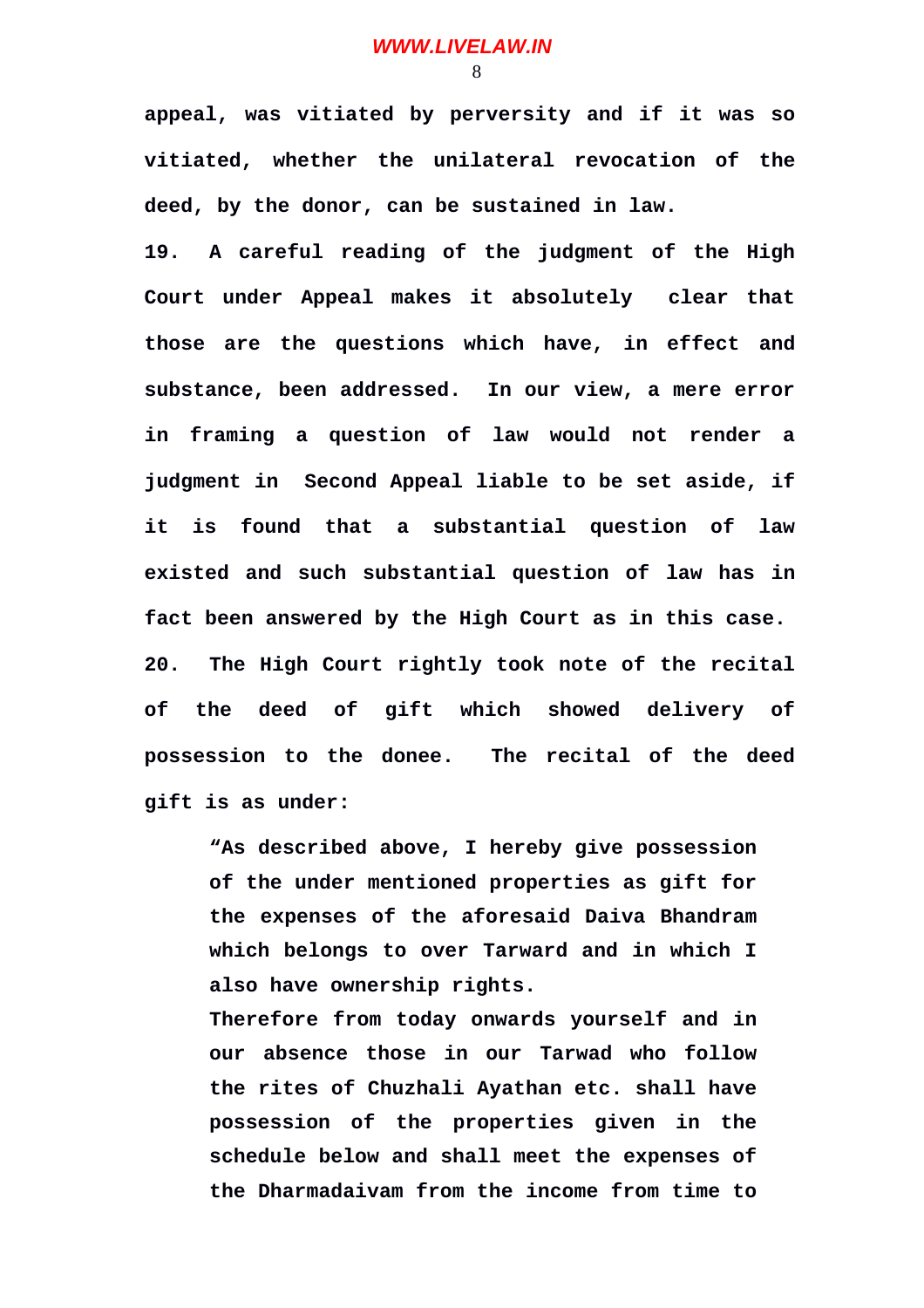**time pay taxes and give me Rs.24/-towards my life interest before 30th of Kumbham every year from 1131 (M.E.). The said amount shall be given to me till my death and obtain receipt for the same. I will have no other rights on the property mentioned in the schedule except the aforesaid life interest." The High Court further held :-:**

**"8. In the decisions relied on by the learned counsel for the respondent it has been held that there cannot be a presumption regarding acceptance of the gift, be it not onerous and that there must be some evidence to show that the gift was accepted during the life time of the donor but, what is stated in those decision is concerning the presumption as to the acceptance of the gift. But when the document itself recited that the possession of the property was given to the donee, then, a presumption of acceptance of gift would arise in favour of the donee."**

**21. The proposition of law that when the document of transfer by gift records delivery of possession, a presumption of acceptance would arise, in the absence of overt repudiation of the gift, by and/or on behalf of the donee, is unexceptionable. As held by the High Court, when the deed itself said that the possession of the property was given to the donee, the burden of proving, that the said recital was not correct, lay**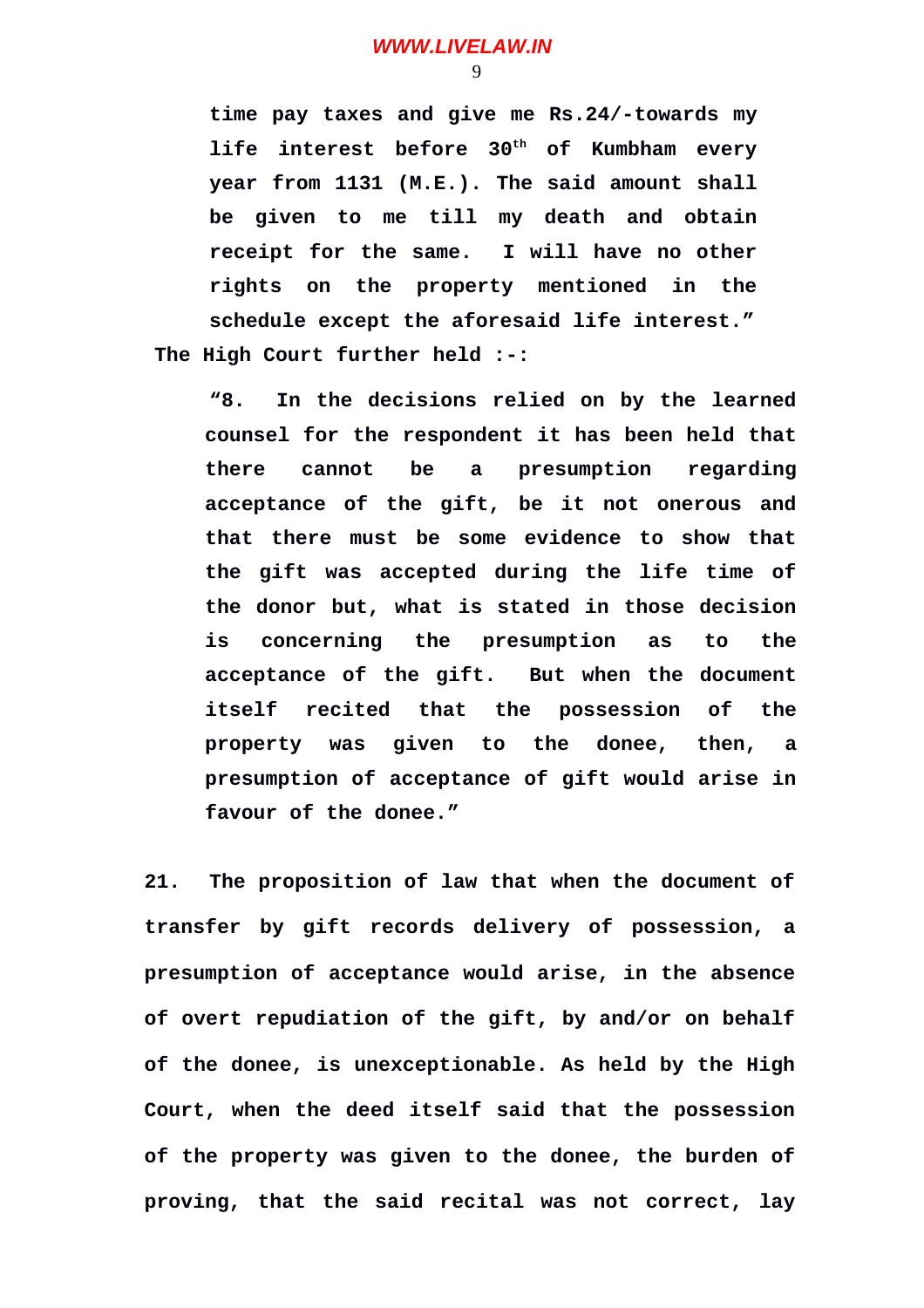**on the party who asserted so. In our view, the law has correctly been appreciated and enunciated by the High Court.**

**22. The High Court took note of the recital to the effect that Karnavan (Malingan Chuzhali Ashari) acting on behalf of the Bhandaram was to enjoy the property from the date of the gift, which was strong evidence of transfer of possession.** 

**23. The High Court rightly found that there was no direction in the gift deed which made the gift onerous as understood in Section 127 of the Transfer of Property Act. In all fairness to the appellants, this has not even been argued before the High court. The gift not being onerous, there was no reason why Malingan Chuzhali Ashari should not have accepted the gift on behalf of the Bhandaram.**

**24. The High Court held:**

**"It is indisputable that an idol is to be treated as a minor for all legal purposes. Hence, the acceptance of the gift as per Ext. A1 could be by any person on behalf of the donee. It is not disputed that Malingan Chuzhali Ashari was the Karnavan of the Tharawad during the time of Ext.A1 and that along with Malingan Chuzhali Ashari, the donor (Raman Aithan Ashari) was also a trustee of the Bhandaram."**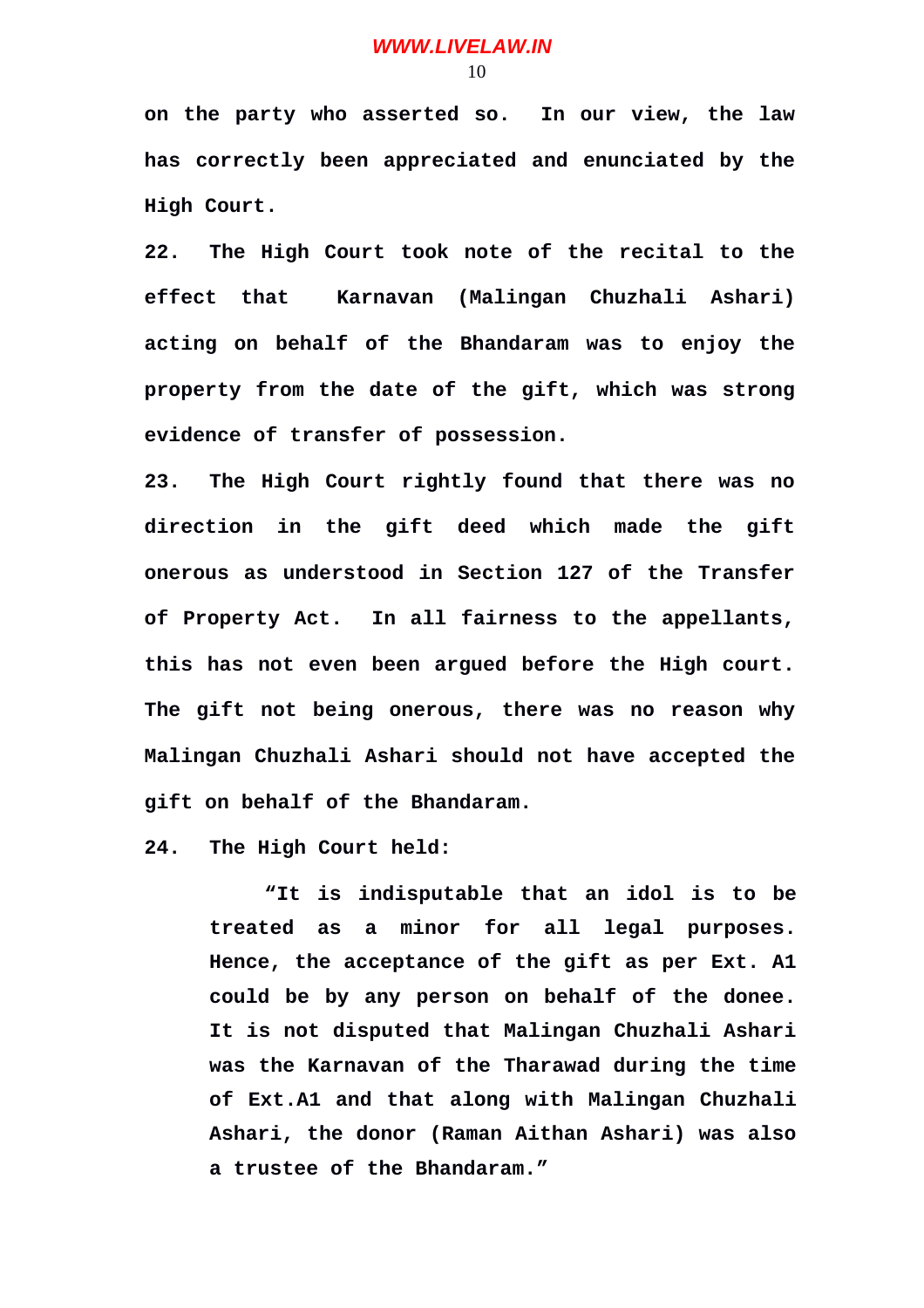**25. As noted by the High Court, there is no dispute that Malingan Chuzhali Ashari and the donor Raman were trustees of the Bhandaram (donee) at the time of execution of deed of gift. The fact that nothing was done by Raman or any other trustee of the Bhandaram to repudiate the gift in itself shows that the deed of gift was duly accepted by the Bhandaran.**

**26. The High Court rightly held that the Courts below had proceeded on the wrong assumption that even in spite of the recitals in Exh. A1, being the deed of gift and the admitted facts of the case, the burden of proof was on the respondents to show that the gift had been accepted. The findings of the Trial Courts and the First Appellate Court were based on a wrong assumption of law regarding the possession of an idol in the eye of law and the relevant recitals in Exh. A1 (deed of gift).**

**27. The High Court rightly declined to accept the findings of the Courts below that the deed of gift had not been accepted during the lifetime of the donor, in the absence of any evidence of non acceptance of the same. The deed of gift did not provide for reversion of the suit property to the donor in case of failure to pay maintenance to the**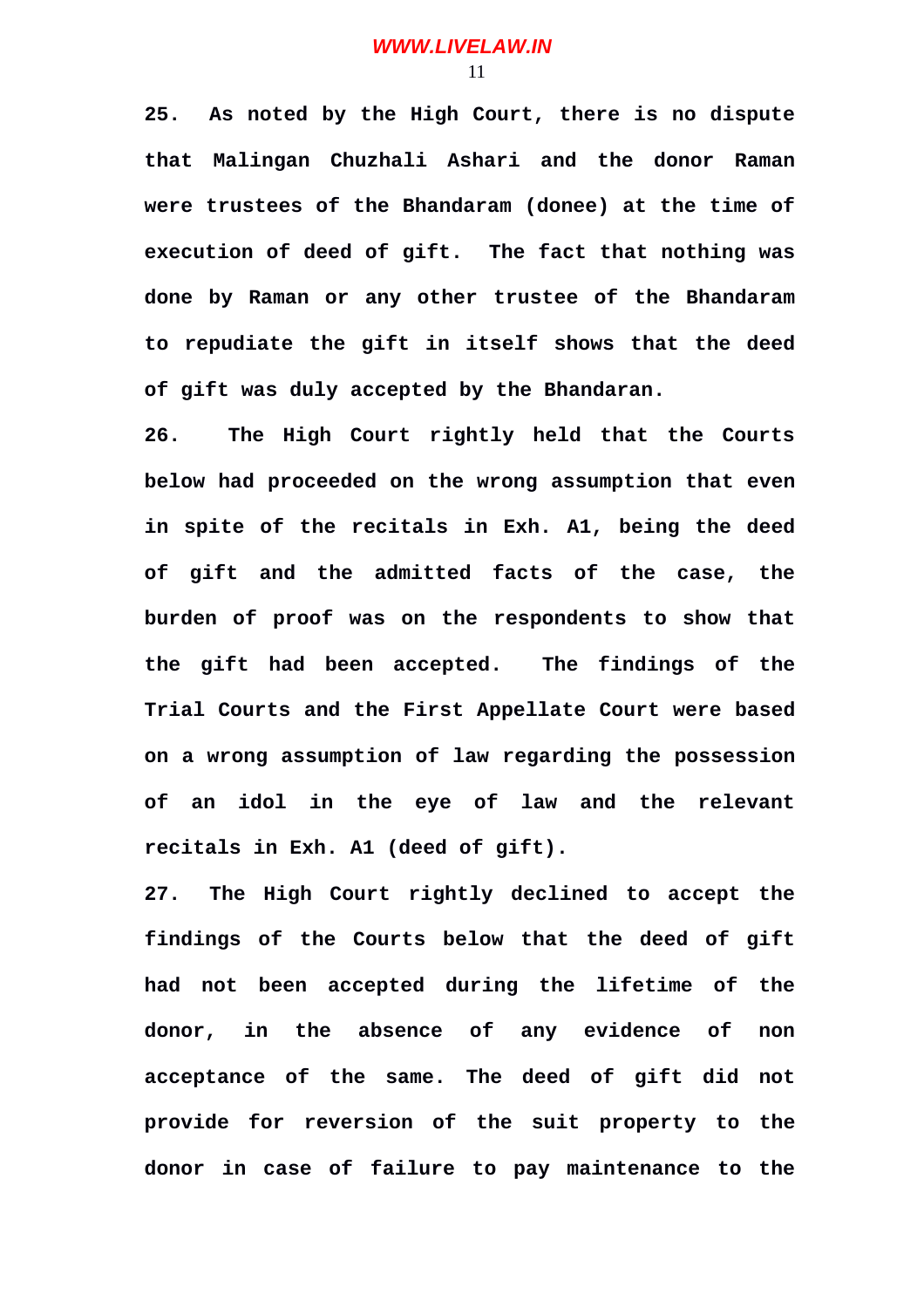**donor in terms of the deed of gift. The High Court, therefore arrived at the conclusion that Raman was not competent to execute the deed of cancellation or the deed of transfer, as he had ceased to be the owner of the suit property.**

**28. In** *Md. Noorul Hoda* **vs.** *Bibi Raifunnisa & Ors***. reported in (1996 (7) SCC 767), this Court held that Article 59 of the Limitation Act would be applicable if a person affected is a party to a decree or an instrument or a contract which was questioned by initiation of a suit. Article 59 would apply to set aside the decrees, instruments or contracts between the parties** *inter se.* **However, in the case of a person claiming title through a party to the decree or instrument or contract who seeks to avoid the instrument, contract or decree by a specific declaration, the starting point of limitation under Article 59 would be the date of knowledge of the fraud and/or illegality which renders the decree and/or instrument and/or other document void.**

**29. In** *Prem Singh & Ors.* **vs.** *Birbal & Ors***. Reported in 2006 (5) SCC 353, cited on behalf of the appellant, this Court held that when a document is valid, no question arises of its cancellation; when a**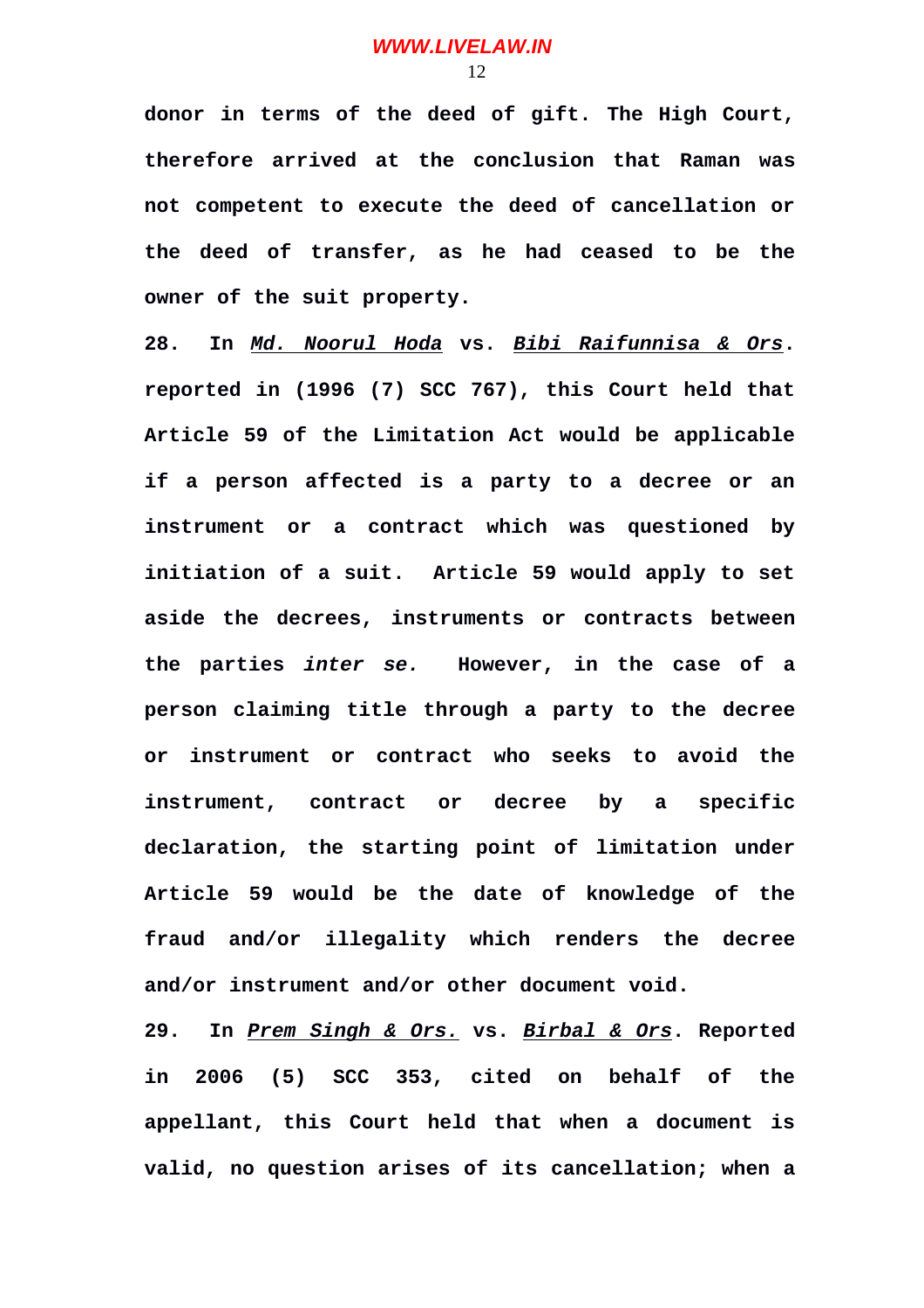**document is void, initiating a decree for setting aside, the same would not be necessary as the same is** *nonest* **in the eye of law as it would be a nullity. 30. In Prem Singh & Ors. (***supra)* **this Court** *further* **held that Article 59 of the Limitation Act deals only when relief is claimed on the ground of fraud, coercion, undue influence, mistake, etc. to avoid a voidable transaction. Article 59 is attracted where fraud, coercion, undue influence, mistake etc. have to be proved. It would not apply to instruments which are presumptively invalid.**

**31. The High Court held, and rightly, that Article 59 of the Limitation Act deals with suits for cancellation for setting aside an instrument or decree or for rescission of a contract and prescribes a period of three years commencing from the time when the fact entitling the plaintiff to have the instrument or decree cancelled or set aside or the contract rescinded is first known to him. So far as Exh. A1 being the deed of gift is concerned, the donor had no authority to revoke the same. Hence, the subsequent documents were in themselves without authority and null and void. The declaration was only incidental to the title and possession of the**